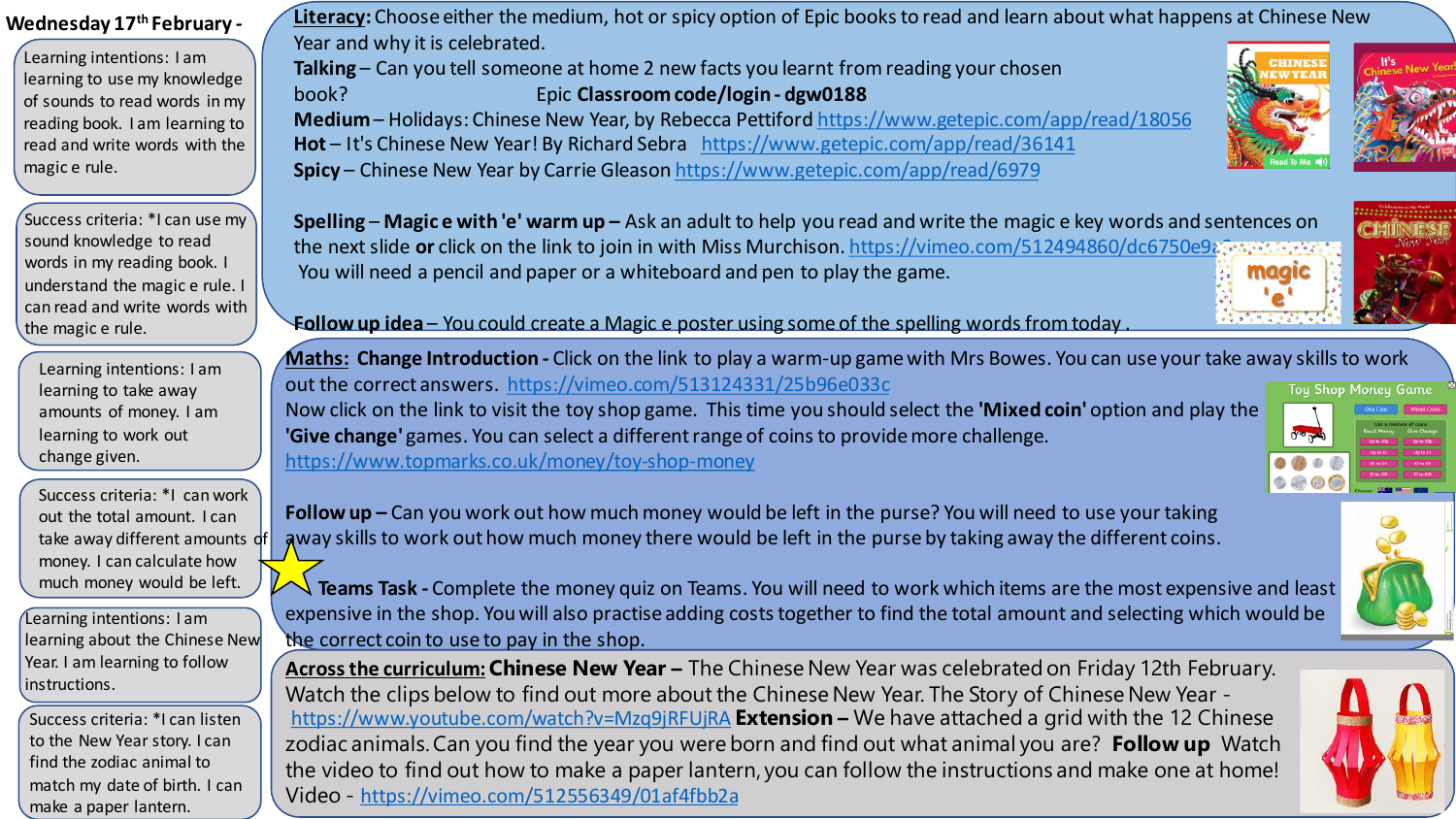**Medium –** Can you work out how much money would be left in the purse by taking away the different coins?















**Hot–** Can you work out how much money would be left in the purse by taking away the different coins?

















**Spicy –** Can you work out how much money would be left in the purse by taking away the different coins?















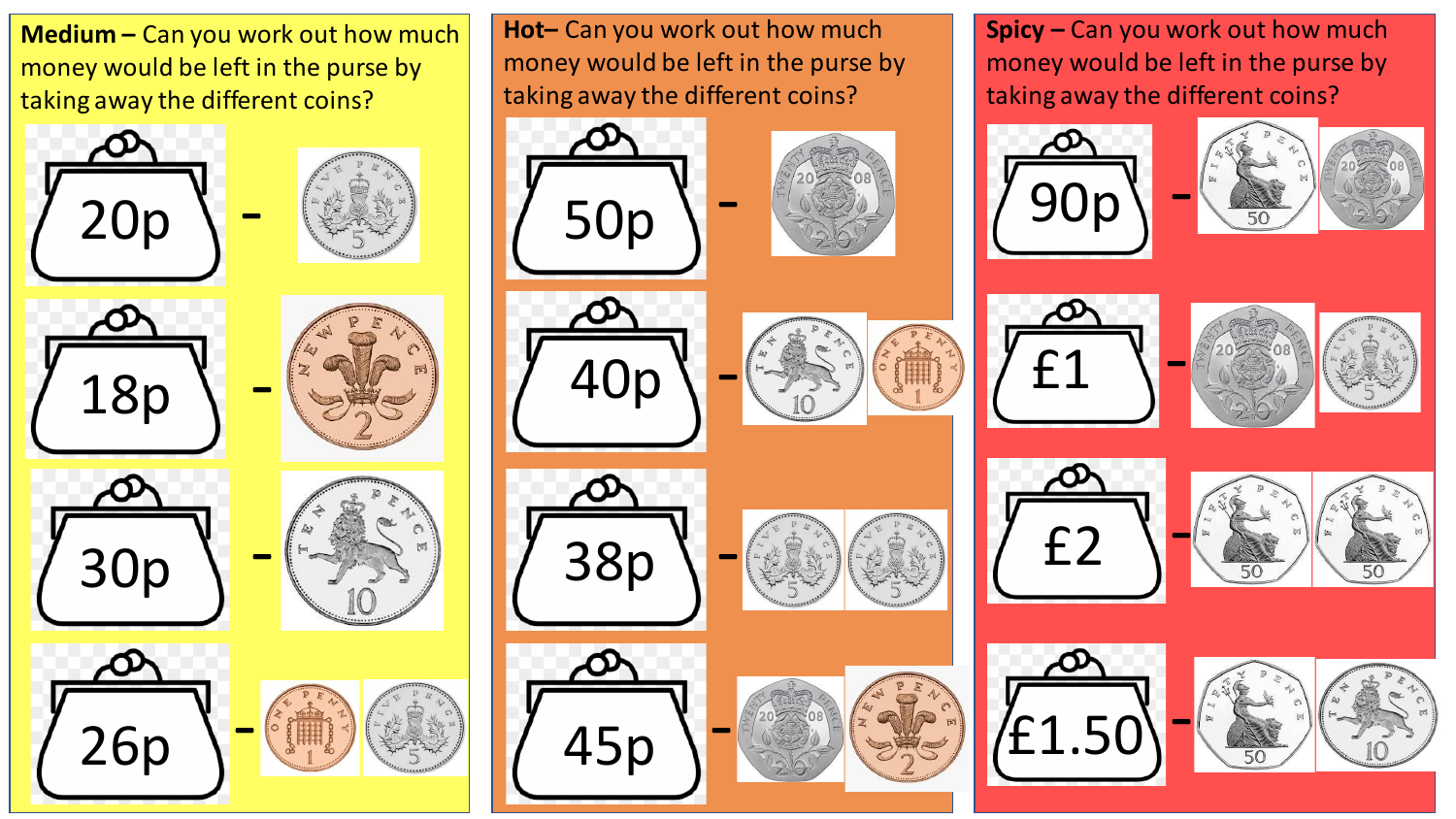

**Steve** 

**here**

**Pete** 

**eve**

## **Key Sentences**

Can you read these sentences to an adult? We have highlighted the diagraphs, blends and magic e words.

Luke is a fire man. He has a red coat and big black boots. He works hard to put out fires.

Clang! Clang! The fire bell rings. There is a fire some where in town. Luke must rush to put it out.